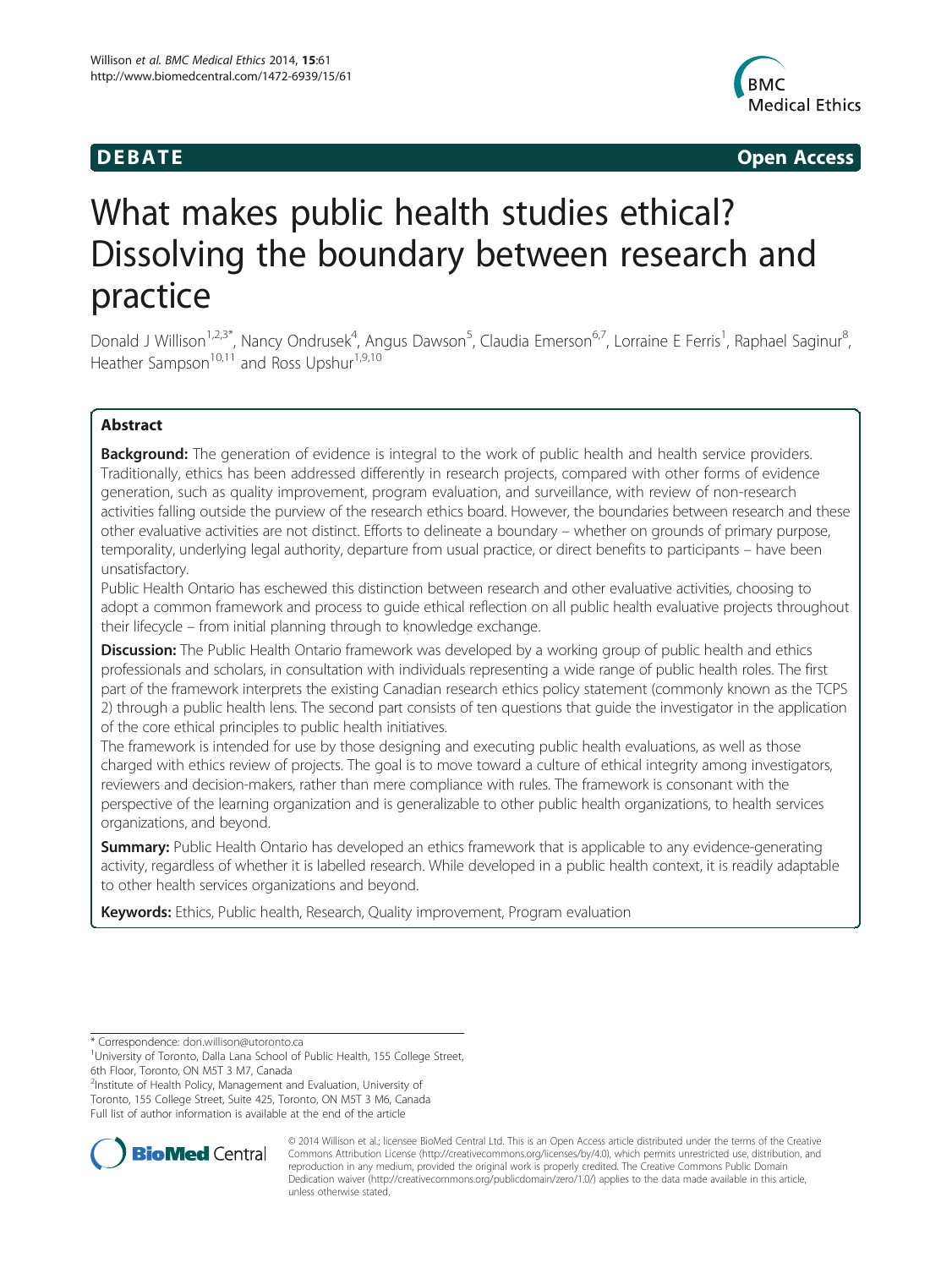# Background

The practice of public health involves both the generation and use of a wide variety of evidence for decision-making. Evaluation routinely accompanies the introduction of new public health programs and services or the modification of established programs. Surveillance programs monitor indicators of health status as well as social and environmental conditions that may affect public health. Quality improvement activities collect data to ensure that ongoing programs and services are being implemented to appropriate standards. Research serves to address broader knowledge gaps to inform all of these activities.

Traditionally, ethics has been addressed differently in research projects, as compared with quality improvement, program evaluation, and surveillance, with only research requiring formal review by a research ethics board (REB). However, all these initiatives involve the systematic collection of data about individuals, their communities, their environments, and the health and social services they receive. They require either the primary collection of new data or the use of existing data for these purposes. They frequently use common methods and pose common risks to participants. Ethical issues may arise at any point in the conduct of any of these activities. Otto and colleagues point out that distinguishing between research and public health practice is particularly challenging, as public health practice may include hypothesis testing and use of the same epidemiologic study design, sampling and analysis techniques as a research project [\[1](#page-5-0)]. While not necessarily intended, public health practice may also lead to generalizable knowledge and be published [[1\]](#page-5-0).

There is general agreement that some form of ethical reflection or review is important for all types of evidencegenerating initiatives, whether or not they constitute formal research [\[2](#page-5-0)-[6](#page-5-0)]. It is widely suggested that review of non-research activities falls outside the purview of the REB [[2,5,7,8\]](#page-5-0). However, the establishment of separate review processes for research and other types of evidence-generating initiatives is problematic because it requires one to differentiate between research and these other non-research initiatives. Efforts to delineate such a boundary [\[3,4,9,10\]](#page-5-0) – whether on grounds of primary purpose (generalizable knowledge), temporality (turn-around time from evidence to action), underlying legal authority, departure from usual practice, or direct benefits to participants – have been unsatisfactory.

The wisdom of maintaining this artificial division between research and other evaluative activities has been debated in a number of circles in recent years. Fairchild and Bayer [[11](#page-5-0)] note:

The recent efforts to provide definitional solutions to the question of research and public health practice involve twists and turns that inevitably produce

# results that are riddled with inconsistencies and that are conceptually unsatisfying.

In the context of clinical care and research, Kass and colleagues have systematically delineated the conceptual, moral, and empirical problems with attempting to draw a sharp distinction between clinical research and practice, with a view to taking a more holistic approach [\[12\]](#page-5-0).

In summary, there is a growing recognition that the distinction between research and other evidence-generating activities is artificial and selective ethics review of activities labeled "research" is problematic. With this in mind, we sought to develop a common ethics framework for all evidence-generating activities, regardless of the label.

# Discussion

# The context

Public Health Ontario (PHO) is a government agency charged with the protection and promotion of health and the reduction of health inequities for Ontarians [[13\]](#page-5-0). Through legislation, it operates as a separate entity from the government but within a broader accountability framework set in government directives and procedures. The services offered by PHO are broad in nature and include: research, program evaluation, surveillance and population health assessment. As a new agency, PHO had no prior policies or infrastructure to address the ethical review of research or other evaluative activities conducted by its staff. Recognizing the challenges with the blur between research and other evaluative activities, we sought to adopt a holistic approach to the ethical conduct of these initiatives. We found no literature describing any other organization that had done this. So, with the support of our President and CEO, we set out to develop a conceptual framework for the ethical conduct of public health initiatives that addresses, in an integrated fashion, research, surveillance, and other evidence-generating activities involving humans, their data or their biological samples, proportionate to the risk to human participants [\[14](#page-5-0)]. The use of a single system avoids the problems associated with trying to distinguish research from non-research described above, and ensures that all initiatives receive ethics assessment proportionate to the risk.

The PHO framework was developed by a working group of public health and ethics professionals and scholars, in consultation with individuals representing a wide range of public health roles. The concepts in the document were presented at various fora and early drafts were circulated to public health practitioners and ethicists for comment. The resulting feedback was incorporated into the first completed version of the framework document, which was released broadly for discussion in June 2011 to public health units across Ontario, independent academics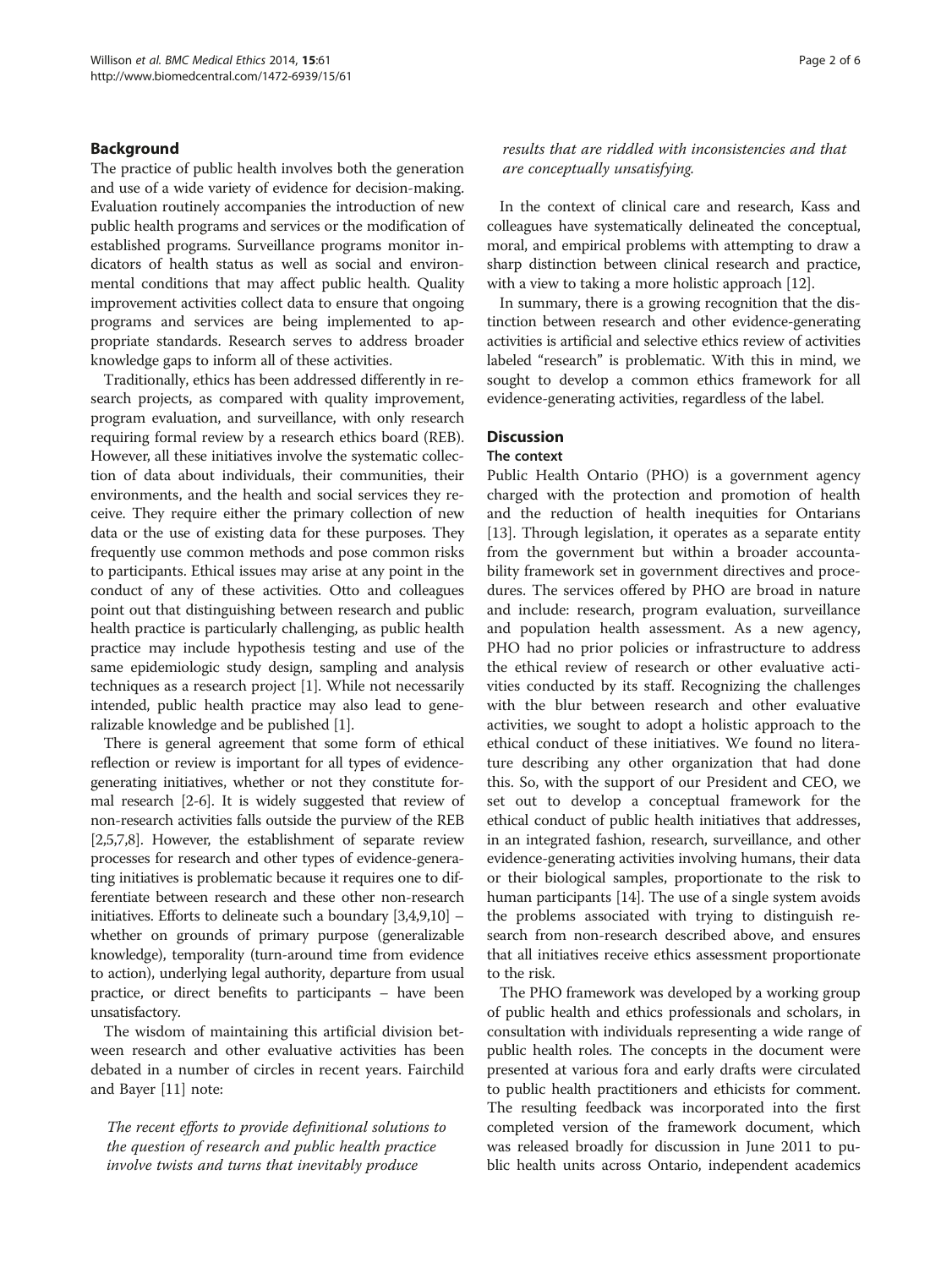working in the areas of public health and ethics, and individuals at specific organizations described in the acknowledgements. These comments informed the revision of the framework document into its current version.

# Why build on a research ethics paradigm?

The framework consists of two parts. The first part interprets the existing Canadian research ethics policy statement through a public health lens. The second part consists of ten questions that guide the investigator in the application of the core ethical principles to public health initiatives.

Our framework builds on the joint research ethics policy statement of the three federal research agencies in Canada, commonly known as the TCPS 2 [\[8](#page-5-0)]. All Canadian institutions must agree to comply with the TCPS 2 to be eligible to administer funds from the three federal research agencies in Canada. Like many other research guidance documents, TCPS 2 has been criticised for being too strongly driven by the biomedical research paradigm. We considered developing or adapting an ethics framework that was specifically grounded in public health values. The decision to use the TCPS 2 and its three core principles of respect for persons, concern for welfare, and justice as the starting point was based on a number of considerations:

- We sought to create a single process for all our public health evaluative activities while remaining compliant with TCPS 2 requirements for research.
- The foundational principles of TCPS 2 respect for persons, concern for welfare and justice – are consonant with other internationally accepted bioethics principles. While additional principles that are particularly relevant to public health may also be introduced, the three principles of the Policy serve as the core.
- Concerns about the limitations of the TCPS 2 largely relate to misapplication. Perceived challenges with the applicability of the TCPS 2 in many instances reflect overly rigid interpretations amidst a cultural bias towards individual autonomy and a focus on avoiding risk, and not limitations in the actual guidance provided by the TCPS 2.

# Ten guiding questions

The public health lens we apply to the TCPS 2 considers how the three core principles may be read in the context of community or population interests, expanding the ethical considerations to include: the relational interests of the individual as part of a community (relational autonomy); solidarity; social justice; and reciprocity. To facilitate application of the three principles to specific projects, the PHO framework poses ten guiding questions to be considered when planning and reviewing

evidence-generating public health initiatives. In Table [1](#page-3-0), we provide a brief synopsis of the public health framing of each of the ten questions. The full discussion may be found elsewhere [\[14](#page-5-0)] It is important that the guiding questions be considered together and that they not be used in isolation from the discussion regarding their interpretation and application through a public health lens.

These questions are informed by several earlier frameworks developed for clinical research [[15\]](#page-5-0), public health [[16\]](#page-5-0), and health services research [\[2](#page-5-0)]. Many of the questions themselves do not differ from what REBs typically address when reviewing a research protocol. The added value we provide is the public health perspective in the explanatory text – e.g. considering harm to communities, reciprocity, and the levelling of autonomy with other principles.

Question ten may be the most contentious. It asks about the potential longer-term consequences, with an emphasis on unanticipated adverse effects of a study. Some research guidance specifically identifies this question as being out of scope of ethics review [\[17](#page-5-0)]. While this may be reasonable in an academic setting, in the applied world of public health one must consider the potential implications of an evaluation on future policy.

# Application of the PHO framework

The PHO framework is more than a tool for the external review of a public health protocol. It was designed for use by those who are developing the protocol – from the formulation of objectives through to reporting of the findings [\[18](#page-5-0)]. We believe this will assist public health professionals in taking ownership of the ethical issues inherent in their practice, rather than complying with requirements imposed by an external ethics authority. This is particularly important in emergency situations, where action may need to be taken before formal ethics review could take place.

We recognize that extending ethics review to all knowledge-generating activities has major workload implications for an institution's ethics oversight process. To address this issue, we are rolling out a number of tools and processes to manage the increased volume of projects that will come under scrutiny. These include:

- a) a risk screening tool that creates a new risk category for minimal risk evaluative activities that have relatively well defined risks and which can be reviewed by the research ethics officer for appropriate measures to mitigate those risks.
- b) the development of standardized protocols for certain types of routine evaluative activities that are pre-reviewed for ethics.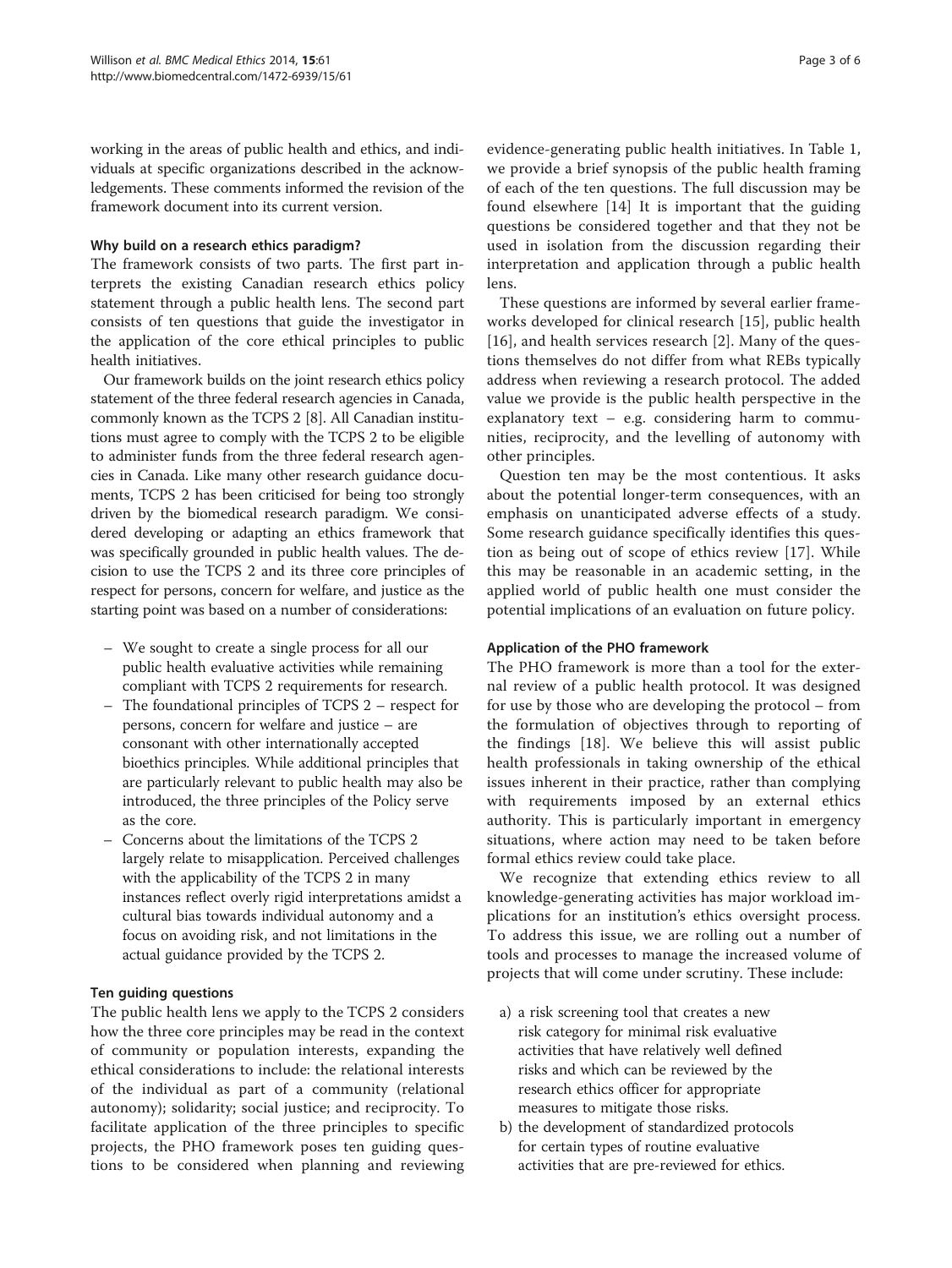# <span id="page-3-0"></span>Table 1 Ten guiding questions

#### No. Question

- 1 What are the objectives of the initiative? How are they linked to potential improvements in public health?
	- − A clear link must be provided between the initiative and potential public health improvements; potential benefits may be immediate or future. Collection of data where public health value is more speculative may be permissible with justification.
	- − This question serves as an anchor for review, as many of the questions below relate back to the original objectives.

#### 2 Can the objectives be achieved using the proposed methods?

- − Initiatives lacking sufficient methodological rigour may lead to data that is of poor quality or invalid, wasting resources and potentially causing potential harm through misinformation.
- − Requirements for scientific rigour must be balanced with sensitivity to the context in which an activity is implemented.
- − Judgment regarding the design of an initiative requires relevant methodological expertise as well as some knowledge about the participating populations and other contextual details, as relevant.

### 3 Who are the expected beneficiaries of the knowledge gained or other benefits?

- − Beneficiaries may include individuals and/or communities, whether or not they are directly participating in the proposed initiative.
- − Individual and collective interests may be shared or competing, or both, depending on the circumstance.
- 4 What are the burdens and potential harms associated with the proposed initiative? Who bears them?
	- − Harms associated with evidence generation in public health frequently arise from collection, use or disclosure of information; potential consequences include stigmatization, discrimination, psychological distress or economic loss. Other harms, such as threats to health, may also occur.
	- − Burdens generally are borne by those participating in an initiative. Harms may affect individuals and/or communities, whether or not they are directly participating in the proposed initiative.
	- − Potential harm to relationships should be considered.
	- − Where possible, an effort must be made to mitigate or minimize risks and burdens, balancing against any loss in potential benefit.

#### 5 Are burdens and potential harms justified in light of the potential benefits to participants and/or to society?

- − Burdens and potential harms should be weighed against not only potential benefit from conducting an inquiry, but the harm in not carrying out that inquiry.
- − Burdens or harms may accrue to different individuals/groups than those receiving the benefit but, where this is the case, there should be some justification.
- − "Fair procedures" such as transparency and stakeholder participation should be used to guide decision making regarding balancing of burdens, harms and benefits.

### 6 Is selection of participants fair and appropriate?

- − Fair distribution of burdens, risks and potential benefits includes paying special attention to vulnerable or disadvantaged populations, to be included where there is potential benefit, excluded where certain groups face greater burden or risk, or preferentially
- − Included because of increased probability or magnitude of benefit.
- − The principle of reciprocity requires finding ways to give back to individuals or communities that bear a disproportionate share of burden or risk for the benefit of others.

#### 7 Is individual informed consent warranted? Is it feasible? Is it appropriate? Is it sufficient?

- − While important, individual autonomy does not always take priority over other ethical concerns, such as welfare of populations.
- − For many public health initiatives, obtaining individual consent may not be required, feasible or appropriate. Where departure from individual informed consent is proposed, consider alternatives such as broad consent, notice with opt out, and consultation with a representative sample of the population of interest.
- − In certain cases, such as examination of illegal behaviour, alternative approaches such as use of verbal consent or pseudonyms may be appropriate.

#### 8 Is community engagement warranted? Is it feasible? What level of engagement is appropriate?

- − Community engagement is encouraged where feasible and might be used in lieu of, or in addition to individual consent.
- − Engagement may range from informing to consultation, collaboration and empowerment.
- − Community engagement may include some form of collective consent or consensus process authorizing the initiative in the community.
- − Challenges include determining what level of engagement is appropriate, what counts as a community, and who the appropriate representatives are.

#### 9 What are the social justice implications of this initiative?

- − Projects that reinforce existing inequities should be avoided and opportunities to promote social justice should be considered where possible.
- − Extra resources or special measures may be needed to promote social justice, for example to ensure that disadvantaged groups are appropriately considered in the development of project objectives, or to remove barriers to their participation in public health initiatives.

#### 10 What are the potential longer-term consequences?

- − Where possible, potential negative long-term consequences of an initiative should be considered and plans for mitigating these risks should be developed prior to implementation.
- − Community engagement can be helpful both in identifying potential long term harms, and in devising methods to address them.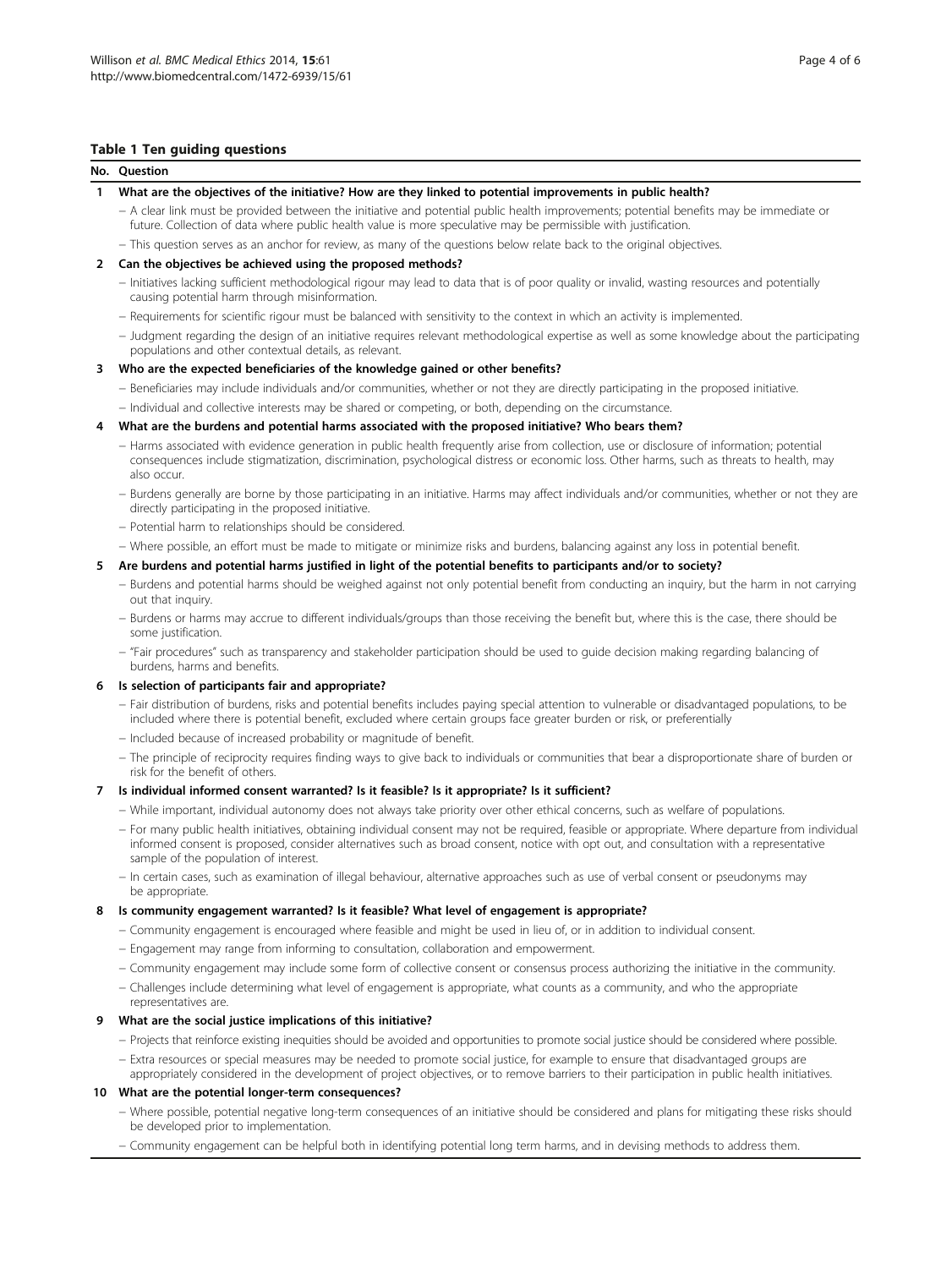Once evaluated, these will be the subjects of future papers.

Adoption of this framework by public health organizations will require training of ethics review board members to manage the cultural shift to this framework from the traditional model of ethics review. This shift may not be particularly challenging, given the alignment of the framework with widely accepted public health principles. At PHO, we have used the framework as the basis for reviewer assessment forms, so that the ten questions are systematically applied to each project.

# The PHO Framework in the context of other calls for ethics reform

Our PHO framework is consonant with a recent call for an ethics framework for the learning health care system, which also advocates for the integration of rather than the distinction between research and practice [[19](#page-5-0)]. That framework is structured around the obligations of multiple parties to contribute to the common purpose of improving the quality and value of clinical care and health care systems. Our framework particularly resonates with the last three obligations: to reduce health inequalities among populations; to conduct responsible activities that foster learning from clinical care and clinical information; and to contribute to the common purpose of improving the quality and value of clinical care and health care systems. With regard to the last obligation, the authors identify an obligation of the individual patient to contribute, under limited conditions, to learning that is integrated with their care. Similarly, public health is founded on the assumption that there are certain common goods that ought to be promoted. Rather than referring to obligations of individual patients, we have framed this in terms of the inter-dependence among members within and between communities and draw upon the principle of solidarity to promote our collective welfare.

While we acknowledge that the current research oversight system is often too bureaucratic, we do not agree with calls for exemption from ethics review as a class for surveys, focus groups, and similar research involving competent adults, as has been advocated in some circles [[20\]](#page-5-0). There may still be non-trivial risks associated with these data collection activities – particularly in public health, where one may be working with vulnerable populations, asking sensitive questions, or working with information that is not in the public domain. Consequently, at a minimum, all new evaluative studies involving human participants must complete the risk screening tool and undergo an initial screen by the ethics officer.

We are unaware of any published literature describing institutions that have taken an integrated perspective similar to that which we have put forward. Anecdotally, as we developed our framework, we learned that several local public health units also review quality improvement and research studies through the same process, but they had not created a comprehensive conceptual framework like ours. This may well be the case with other institutions.

# Summary

Public Health Ontario has developed a framework to guide ethical reflection on all public health evaluative projects throughout their lifecycle – from initial planning through to knowledge exchange – eschewing the distinction between research and other evaluative activities. The framework is intended for use by those designing and executing public health evaluations, and not only for those charged with ethics review of projects.

While we have built upon the TCPS 2's three core principles of respect for persons, concern for welfare, and justice, we have augmented these with concepts of: relational autonomy and respect for communities; the inter-relationship of individual and community welfare; solidarity and the common good; the positive obligation to promote social justice; and the importance of reciprocity in circumstances when individuals or subgroups put themselves at risk or bear substantial burden for the benefit of others.

The use of guiding questions rather than statements of principles or rules was chosen to help move toward a culture of ethical integrity among investigators, reviewers and decision-makers, rather than one of compliance with rules. We believe this to be consistent with the perspective of the learning organization. We believe the framework is generalizable to public health practitioners in other jurisdictions and, with appropriate adaptation, even beyond public health to any discipline engaged in applied evaluation of public programs and services including health services, education, and social sciences.

### Competing interests

The authors declare that they have no competing interests.

#### Authors' contributions

DW conceptualized and led the development of the ethics framework. He oversaw the writing and revision of the framework report and wrote the first draft of this manuscript, along with subsequent revisions. NO was coordinator for this project and was responsible for writing and revising the drafts of the full framework report, published on the Public Health Ontario website. She was also integrally involved with reviewing and revising this manuscript. AD, CE, LF, RS, HS, and RU were all members of the working group that developed the ethics framework. They all contributed substantively to review and revision of both the full framework document and this manuscript. All authors read and approved the final manuscript.

#### Acknowledgement

The PHO framework was developed with the input a broad cross-section of public health and ethics professionals and scholars. As well, we received comments from individuals at the Canadian Institutes of Health Research, the Public Health Agency of Canada, the Inter-Agency Panel on Research Ethics, the Registered Nurses Association of Ontario, and the U.S. Centres for Disease Control and Prevention. We wish to express our thanks to all those who offered feedback on the earlier draft of the framework. This work was supported through internal funds from Public Health Ontario.